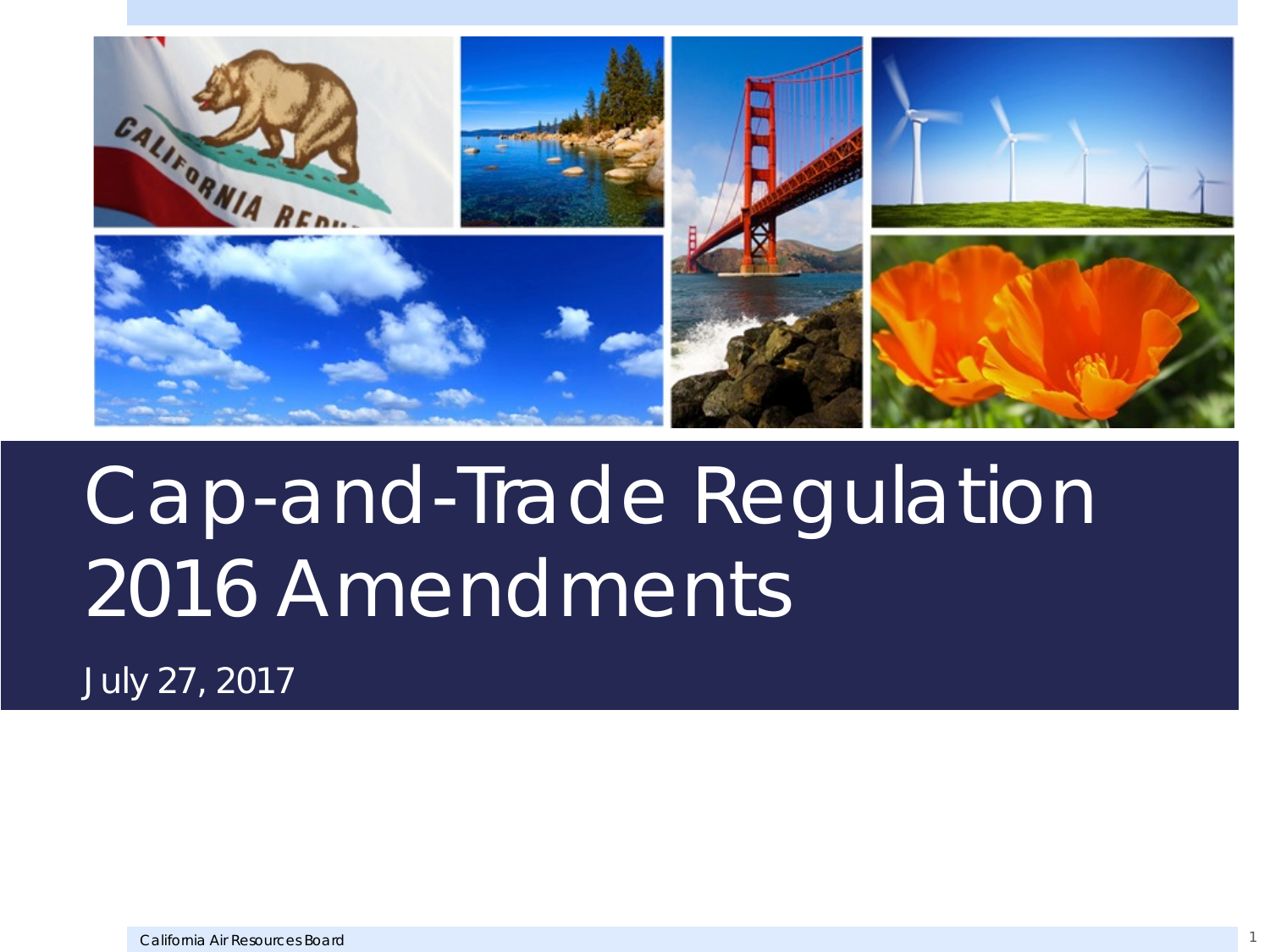#### Introduction

- Second of two Board hearings on proposed Cap-and-Trade Regulation 2016 Amendments
	- $\blacksquare$  First Board Hearing with no Board action in September 2016
	- $\blacksquare$  Second Board Hearing today to consider adoption
- **Final Statement of Reasons completed by August 4, 2017**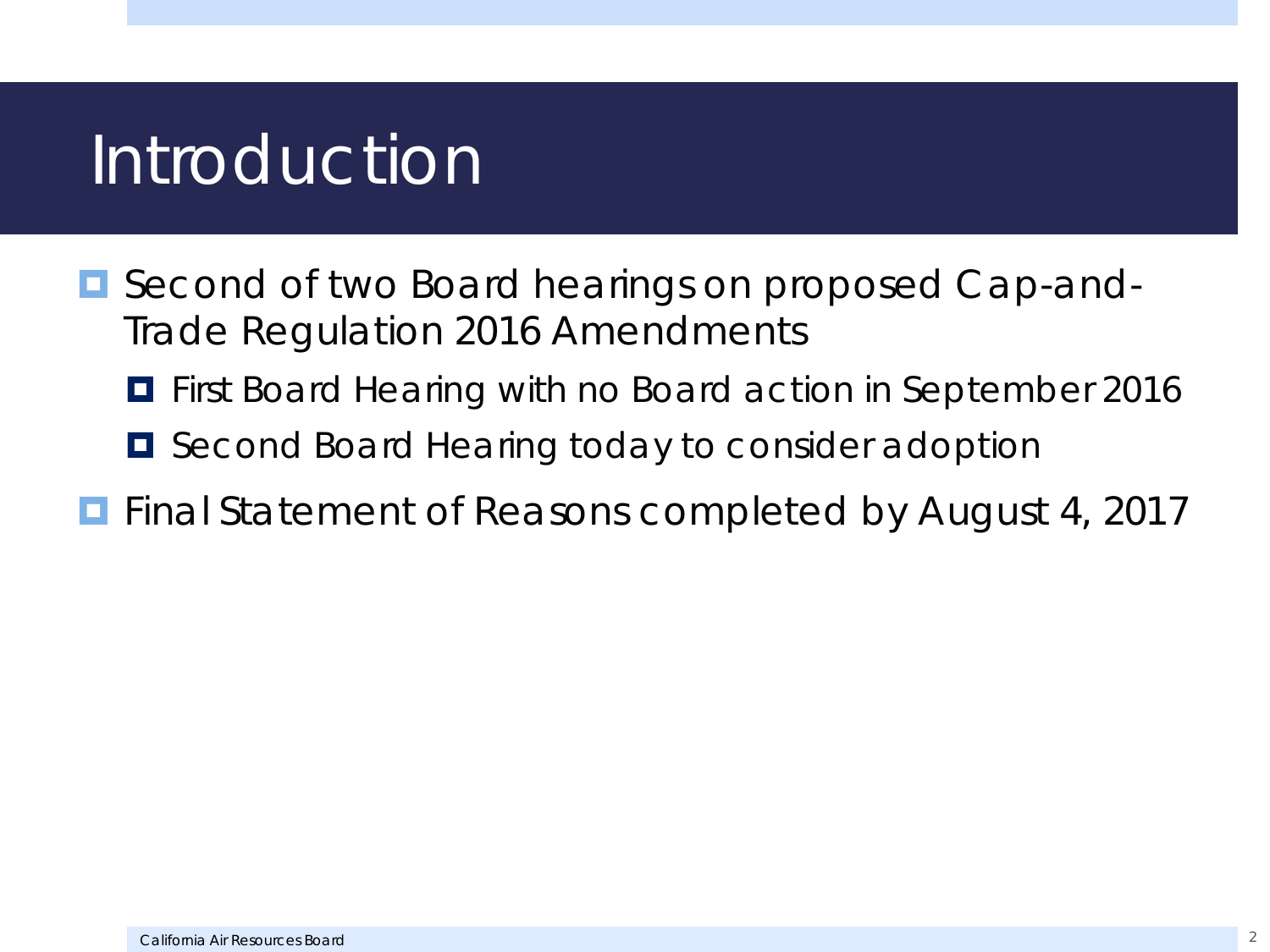#### Program Background

- AB 32 requires California to reduce GHG emissions to 1990 levels by 2020, and to maintain and continue GHG emissions reductions beyond 2020
- Cap-and-Trade Regulation adopted in 2011
	- $\Box$  One of a suite of measures to achieve AB 32 goals
- State is on course to meet the 2020 target
- SB 32 requires a reductions of GHG emissions to 40% below 1990 levels by 2030
- AB 398 authorizes ARB to use the Cap-and-Trade Program to help achieve the 2030 target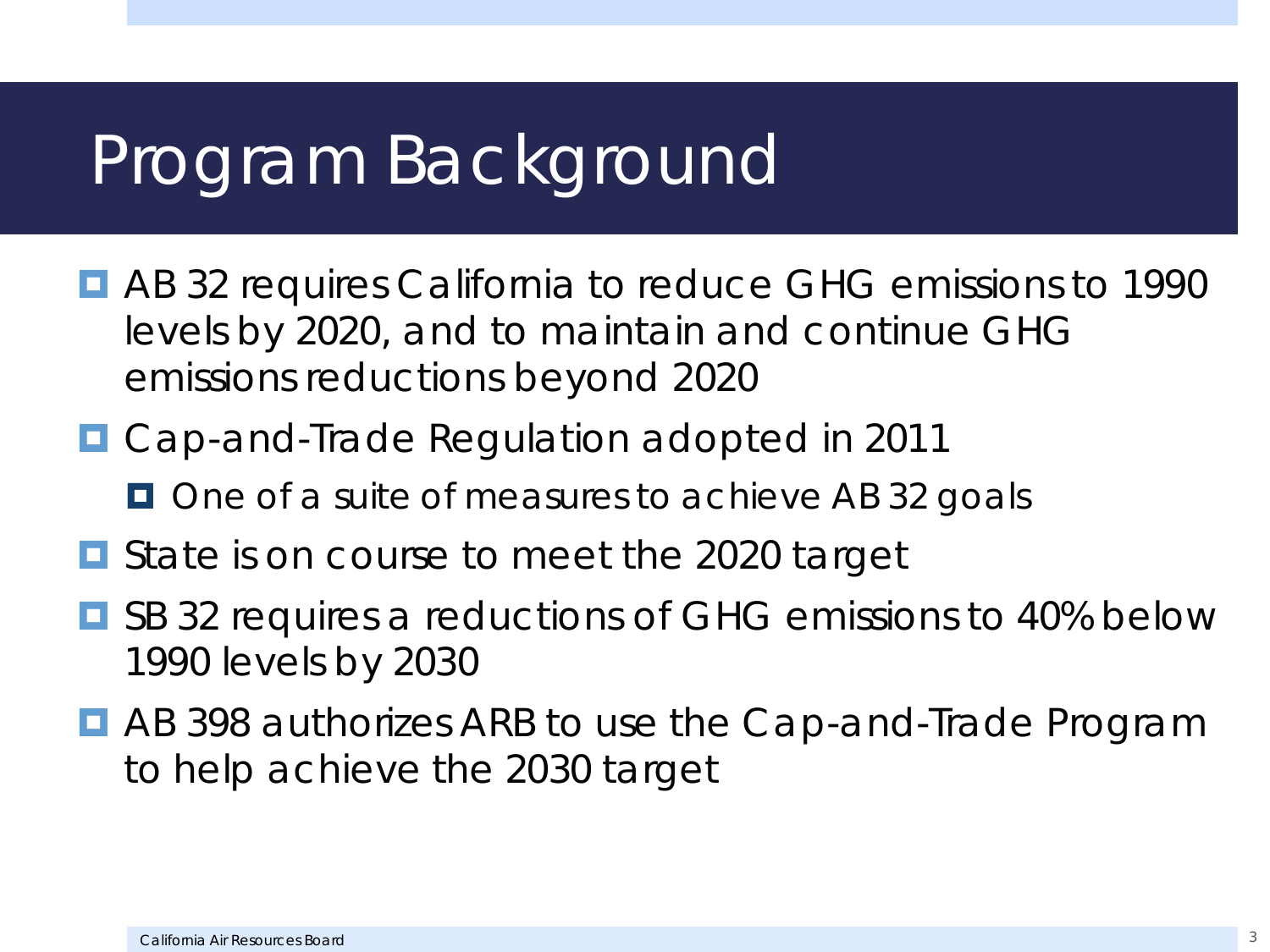#### Program Features

- **L** Limits total GHG emissions from all regulated sources
- Declining annual caps
- **E** Allows compliance flexibility to minimize costs
- Complements command-and-control measures
- $\blacksquare$  The price on emissions incentivizes change and spurs innovation in cleaner and efficient technologies
- GHG and market data published to ensure transparency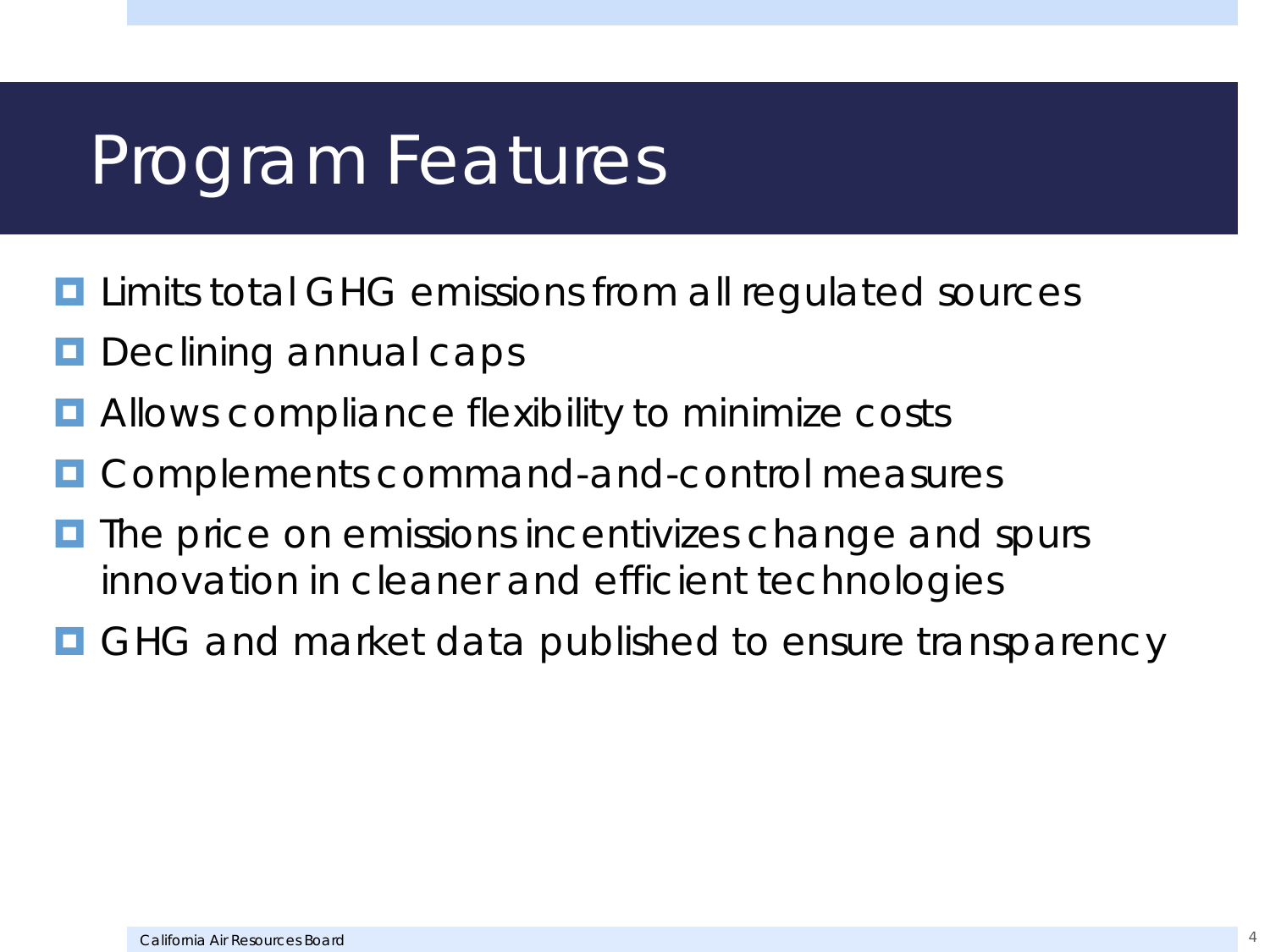### Industrial Allocation (CP3)

- **E** Eliminate and update some product-based benchmarks
- Update some product definitions
- **I** Include leakage risk assessments and assistance factors for newly covered sectors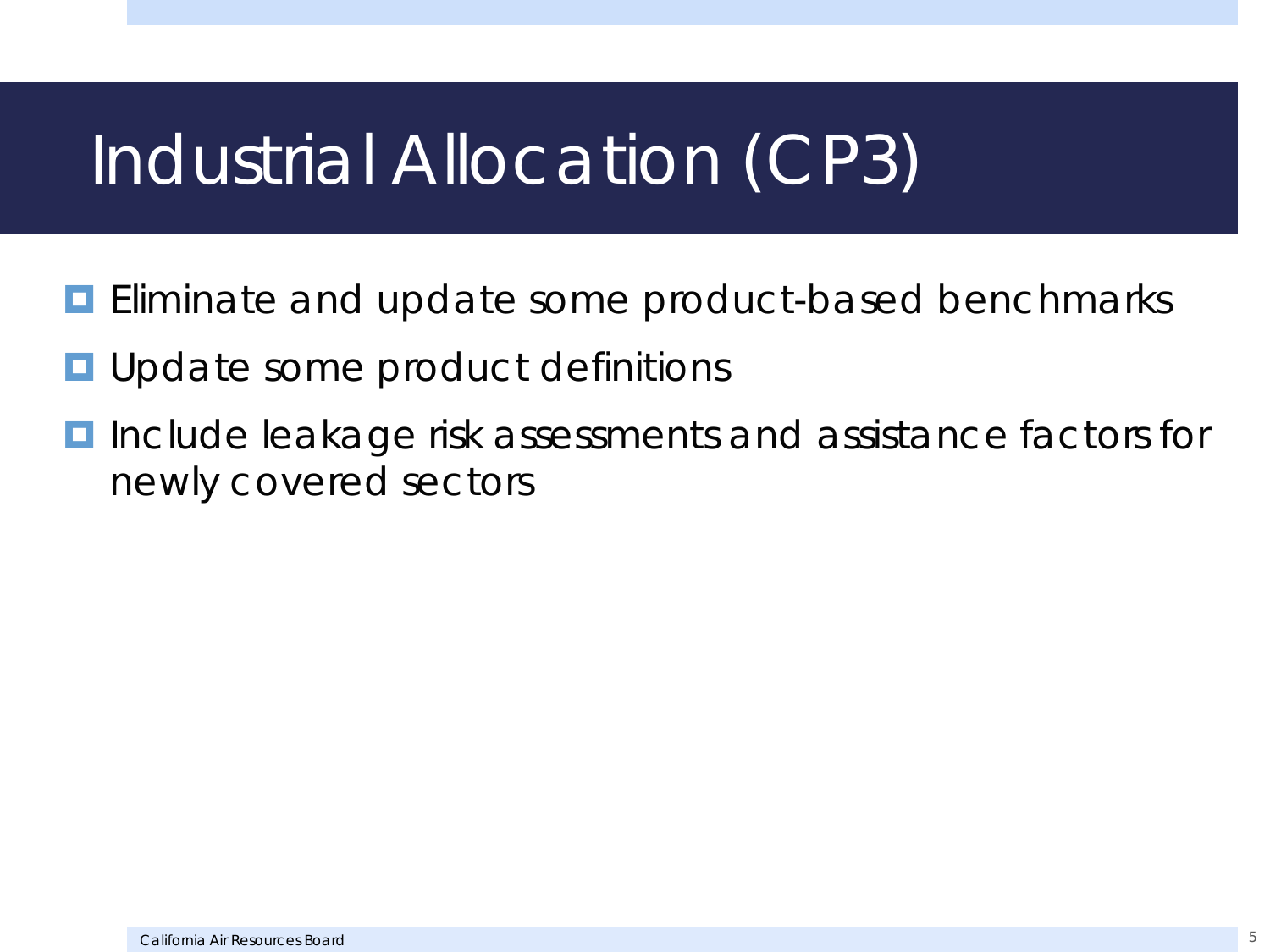## EDU and Natural Gas Supplier Use of Allocated Allowance Value (CP3)

- **E** Align electrical distribution utility (EDU) and natural gas supplier requirements on returning proceeds to ratepayers in a non-volumetric manner
- **E** Establish 10-year deadline for spending auction proceeds from allocated allowances to ensure timely expenditures
- **D** Modify annual reporting on the use of allocated allowance value to eliminate potential reporting gaps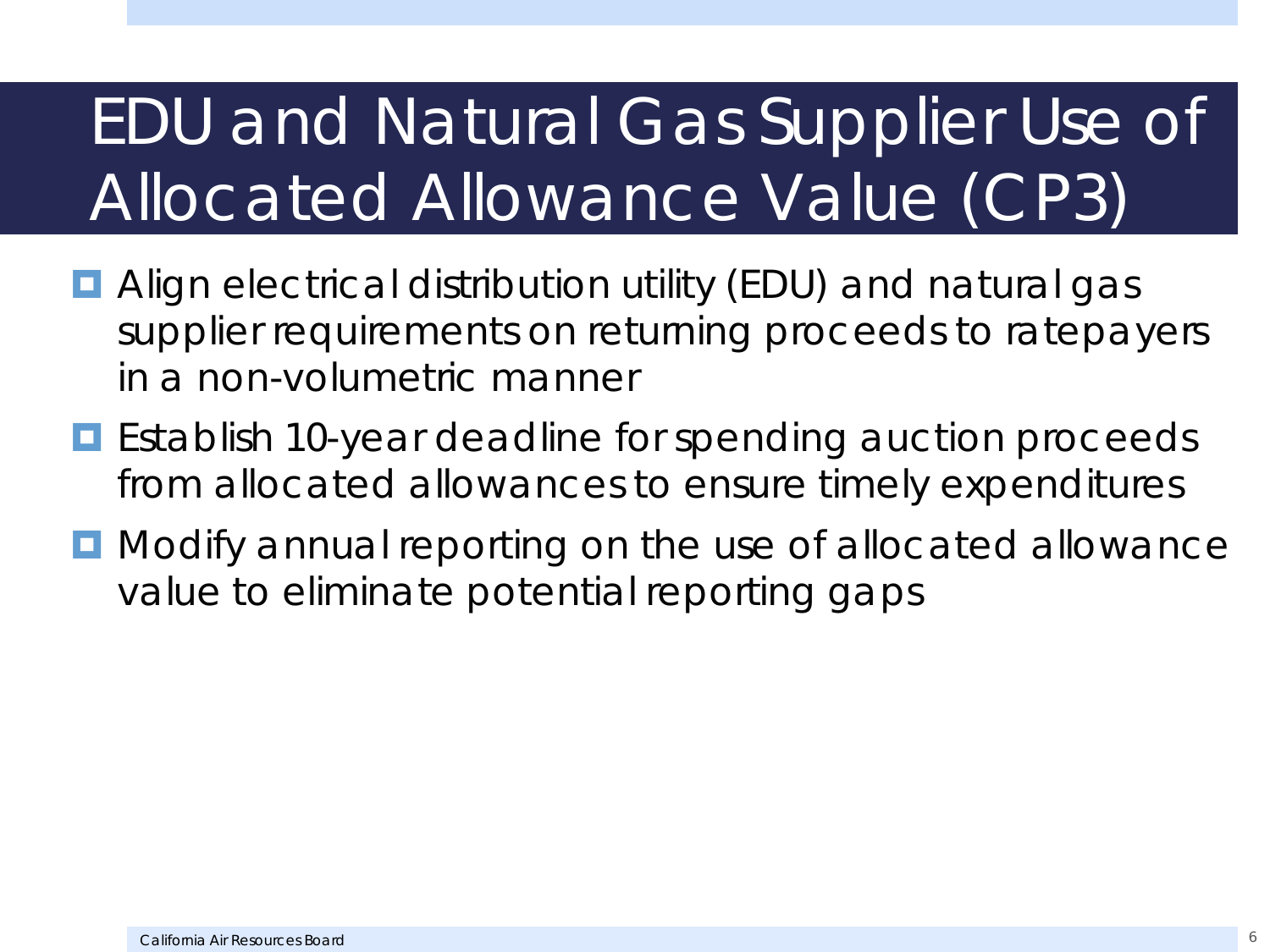## Electricity Sector (CP3)

- **E** Ensure full accounting of imported electricity emissions from transfers within CAISO's Energy Imbalance Market (EIM)
	- $\blacksquare$  Temporary "bridge" solution to retire unsold allowances in the amount of underreported EIM emissions
- **D** Modify requirements for the Voluntary Renewable Electricity Program to expand eligibility
- **Remove the qualified export adjustment for electricity** imports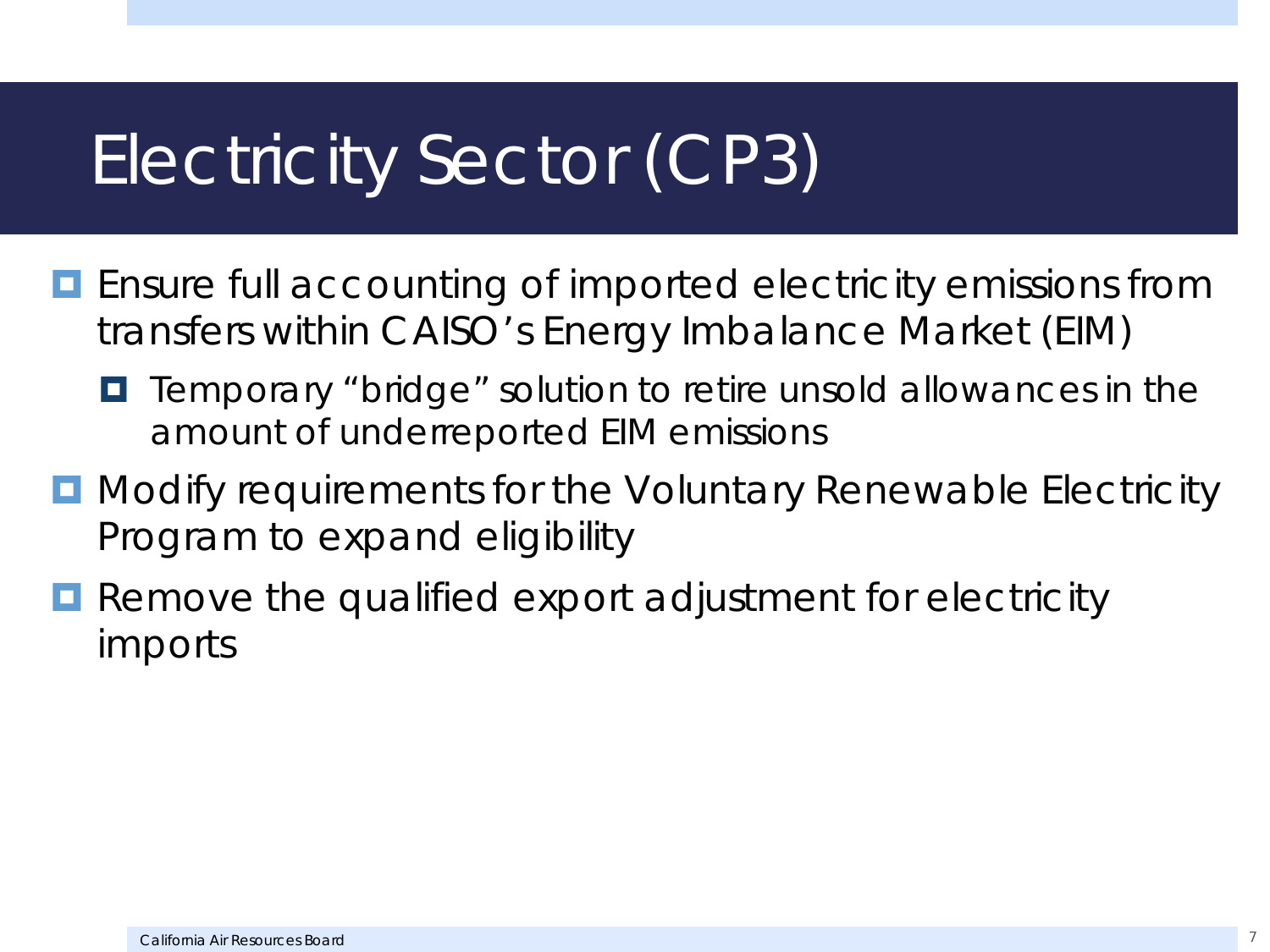## Points of Compliance and Limited Exemptions (CP3)

- **E** Ensure equity for in-state versus out-of-state liquefied petroleum gas providers
- **D** Add a limited exemption for liquefied natural gas suppliers for the second compliance period
- **Extend the limited exemption for existing waste-to-energy** facilities through the second compliance period
- **u** Update the list of emissions without a compliance obligation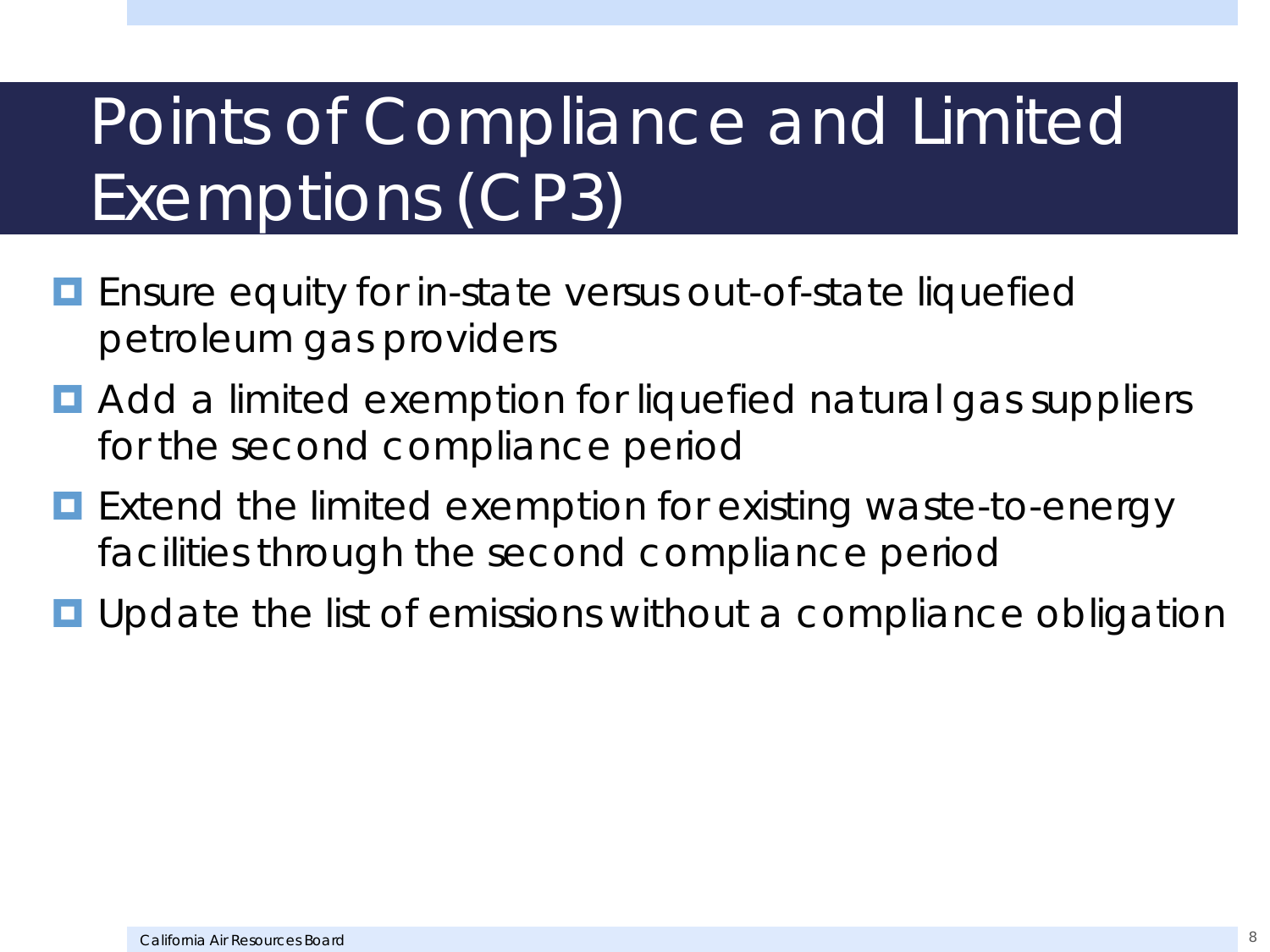## Offset Credit Program (CP3)

- **I** Incorporate staff experience and stakeholder suggestions to simplify and clarify implementation
- **D** Clarify regulatory compliance and invalidation
- **<u>E</u>** Streamline and clarify requirements for offset project listing, reporting and verification, and issuance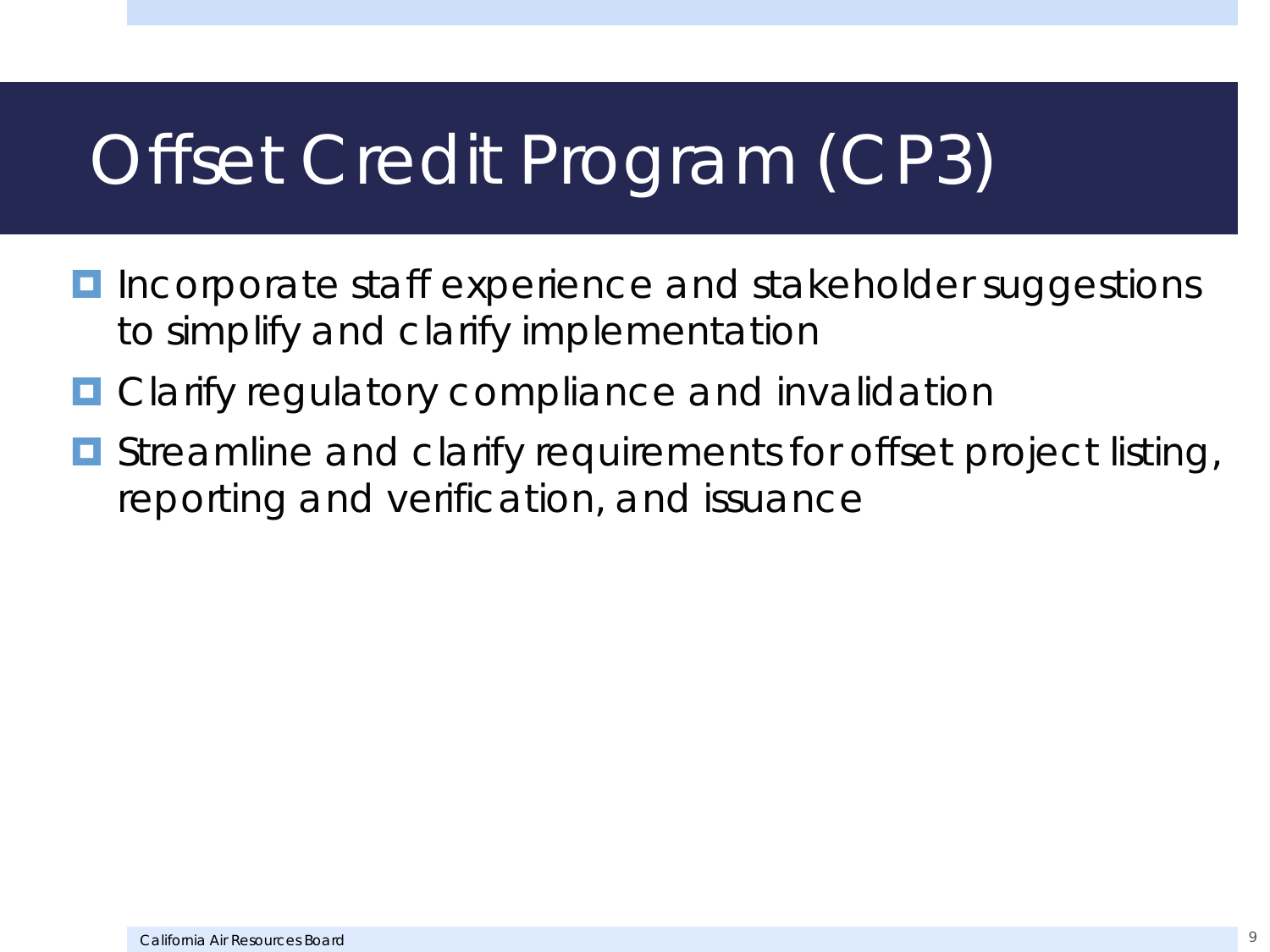### Registration and Auction/Reserve Sale Administration (CP3)

- **O** Clarify and consolidate registration requirements
- **<u>E</u>** Streamline provisions on designating and changing account representatives
- **D** Modify the administration and format of auctions and Reserve sales to improve clarity, internal consistency, and implementation efficiency
- **E** Streamline corporate association disclosure requirements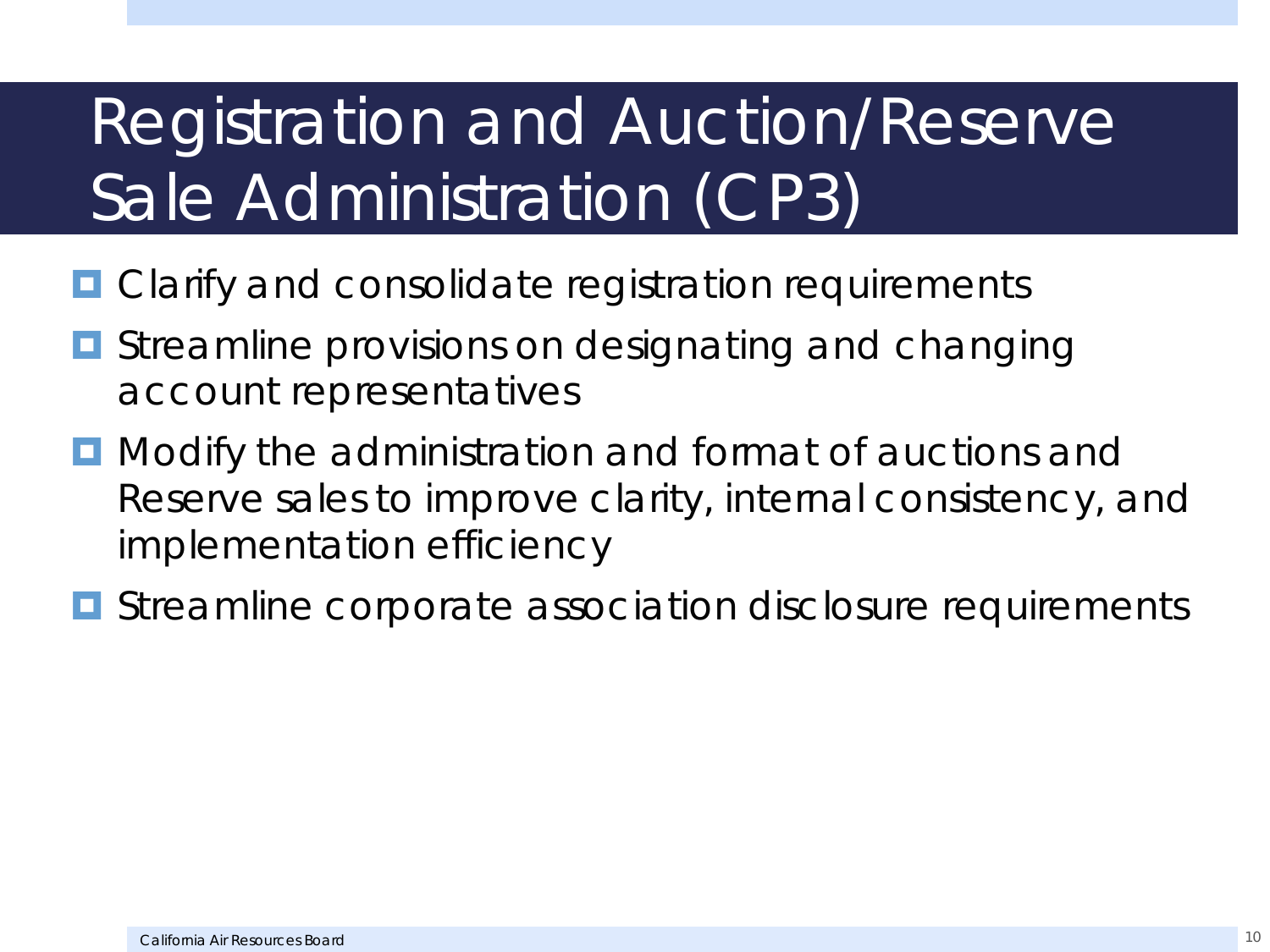## Linkage (CP3)

- **Proposed amendments would link the California program with the** new Ontario program beginning in 2018
- **Ontario is also working through its own process and requirements** towards linking its program to Québec and California including public consultations and regulatory approvals
- **Linking would be final once all three jurisdictions have signed a** linking agreement and made the necessary regulatory amendments
- Ontario is a member of the Western Climate Initiative (WCI) and collaborated on the development of the WCI cap-and-trade program design recommendations
- Governor made SB 1018 linkage findings for Ontario in March 2017
- **I** International sector-based tropical forestry offset program linkage is not part of the proposed amendments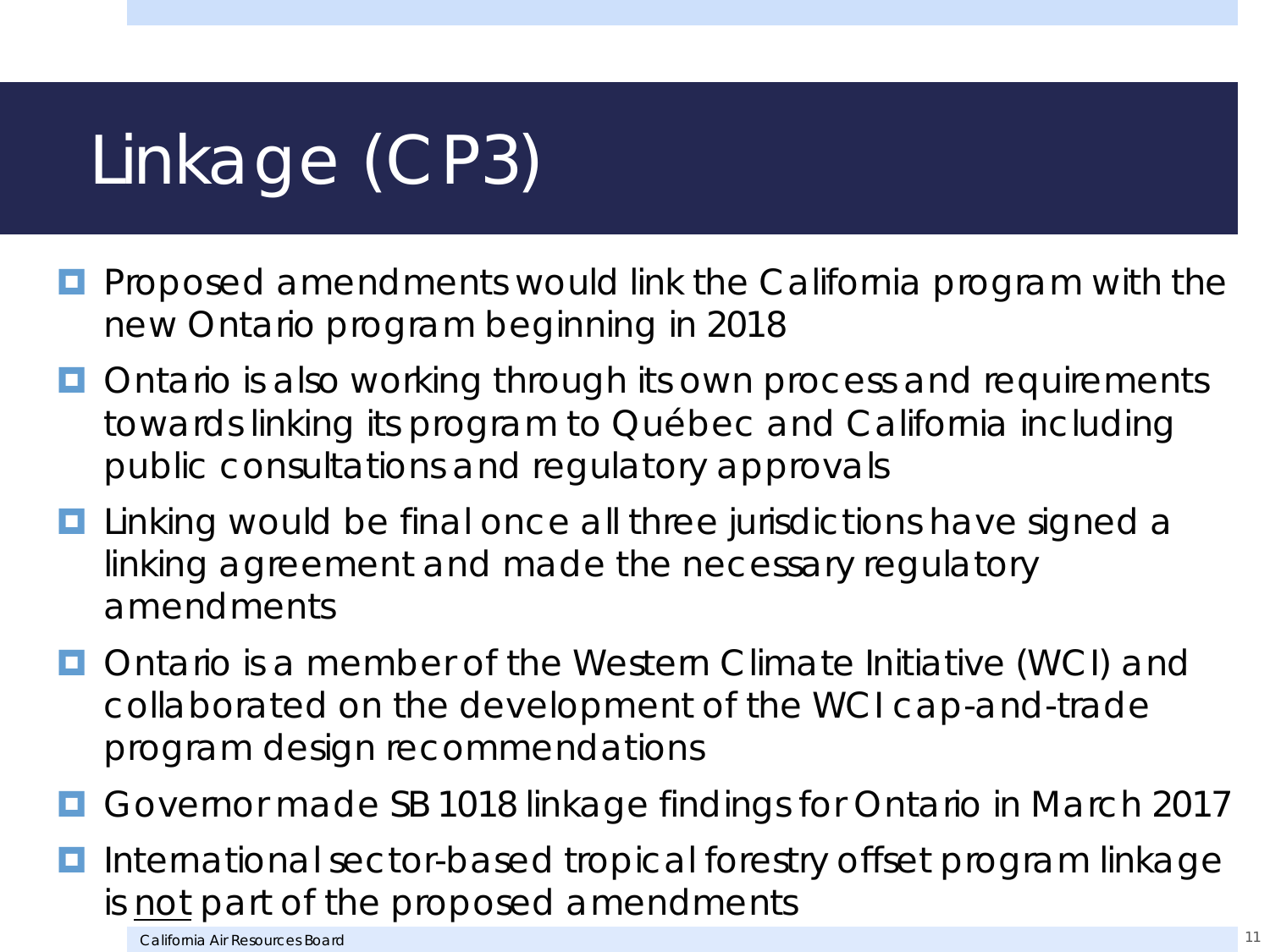### Other Linkages (CP3)

- **T** Two new forms of linkage are described:
	- **Retirement-Only Limited Linkage**: Entities in California would be able to retire compliance instruments issued by another GHG program for compliance in California
	- **Retirement-Only Agreement**: Entities registered in a non-California GHG program would be able to retire California compliance instruments
- **No such engagements are proposed, but amendments** clarify how these could be implemented to ensure a public process and Board approval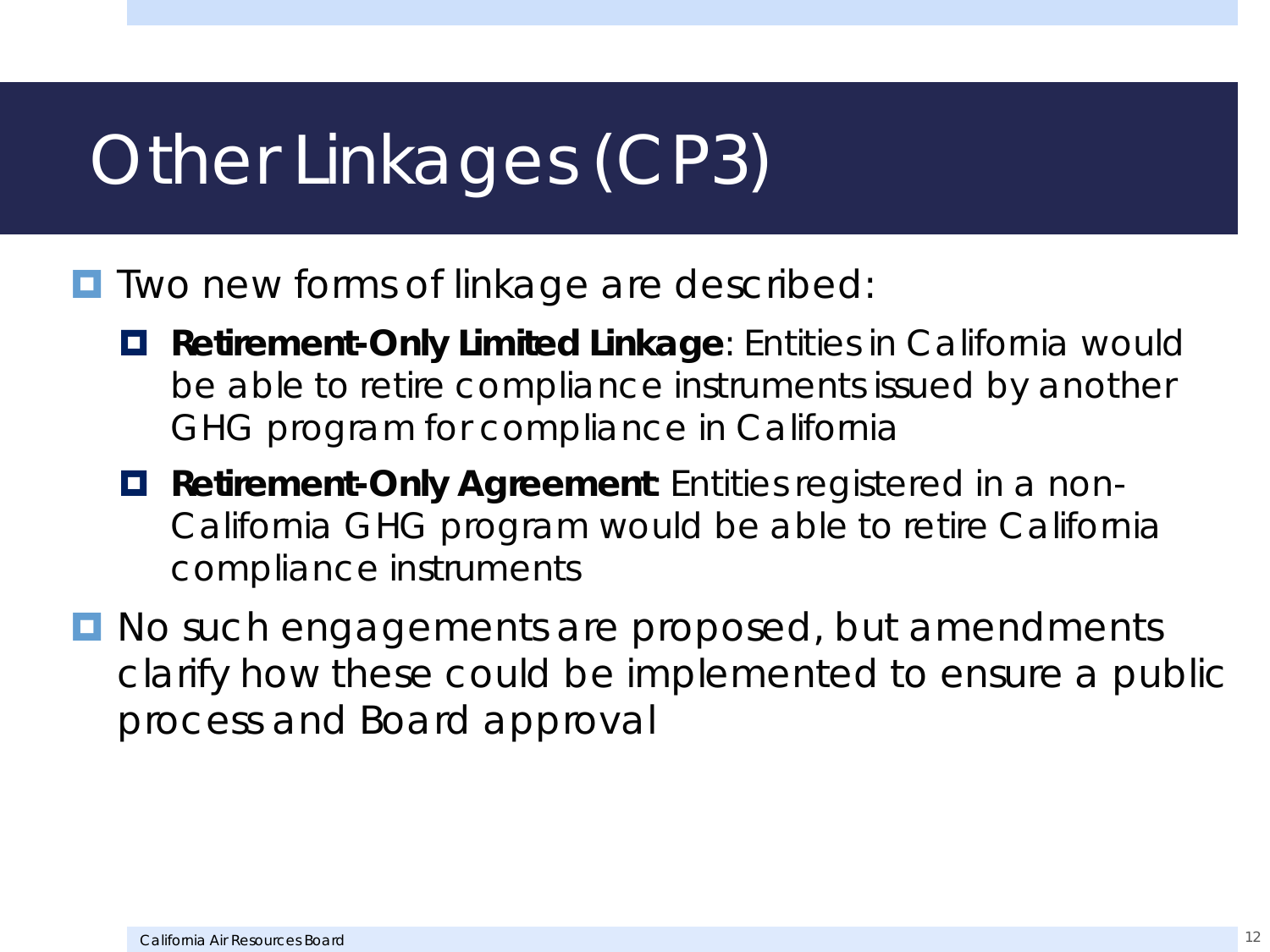#### AB 398 and AB 617

**D** July 17, 2017 legislature passed AB 398 and AB 617

- AB 398 provides authority and direction on a post-2020 Capand-Trade Program
- **AB 617 focuses on reducing exposure to criteria and toxic** pollutants in California's most burdened communities
- $\blacksquare$  The post-2020 amendments in this rulemaking establish a framework for a post-2020 program, but not all elements
- Staff will initiate a new rulemaking later this year to design a program that conforms to the requirements in AB 398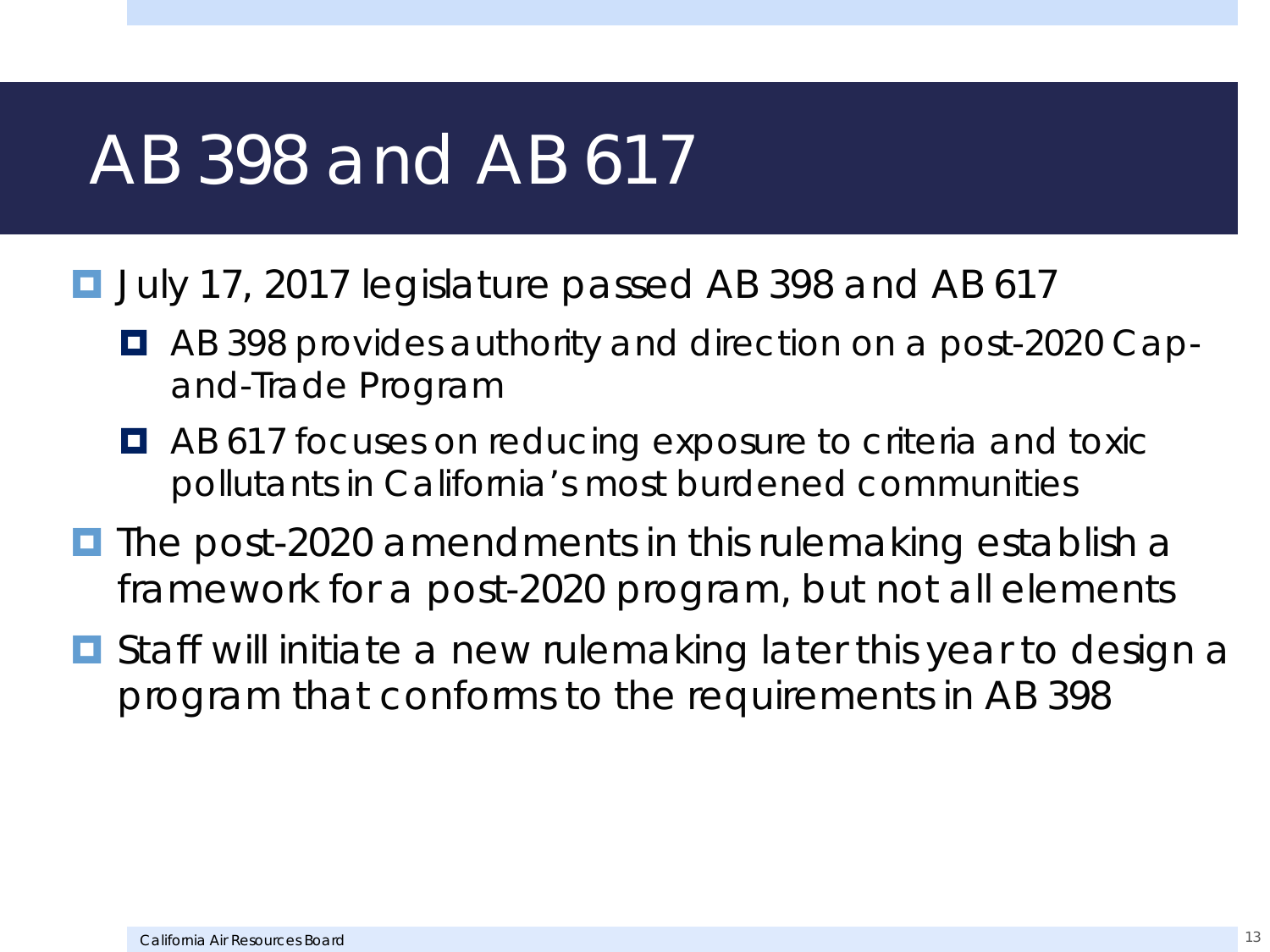#### Proposed Amendments for the Post-2020 Program

- **Extend some provisions of the Program beyond 2020** 
	- **E** Establish framework for emissions caps beyond 2020
	- **D** Continue linkage with Québec and Ontario
	- Enable the future auction and allocation of allowances
	- $\blacksquare$  Streamline the Allowance Price Containment Reserve by collapsing current price tier structure
- **E** Enable California compliance with the federal Clean Power Plan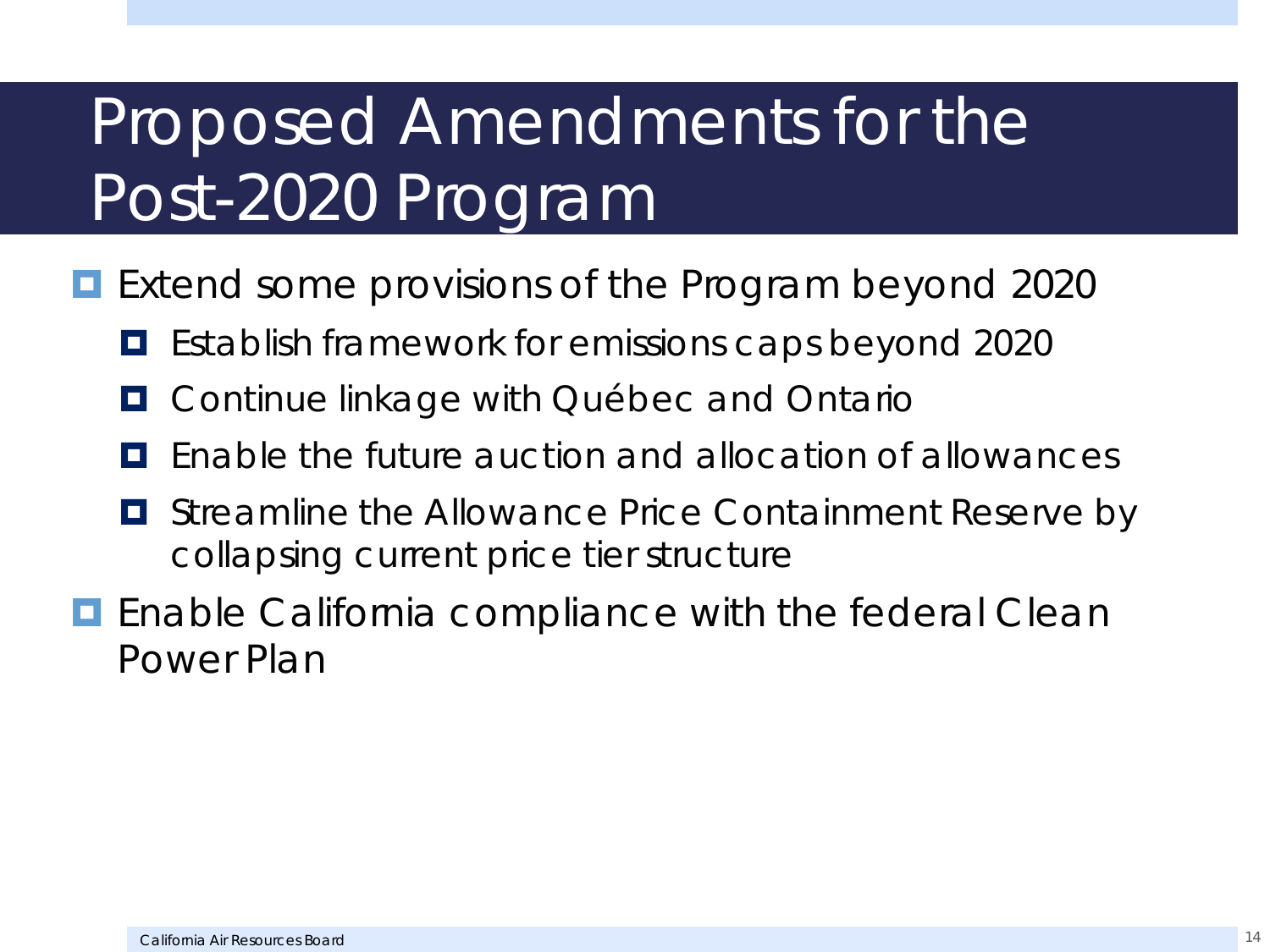## Allowance Allocation (Post-2020)

- **O** General approaches to allowance allocation are retained post-2020
	- **E** Flectrical distribution utilities
	- $\Box$  Natural gas suppliers
	- **Public wholesale water agencies**
	- **<u>E.</u>** Universities and public service facilities
- **Post-2020 allowance allocation to industrial covered** entities is not included in this proposal
	- **E** Allocation is important for leakage protection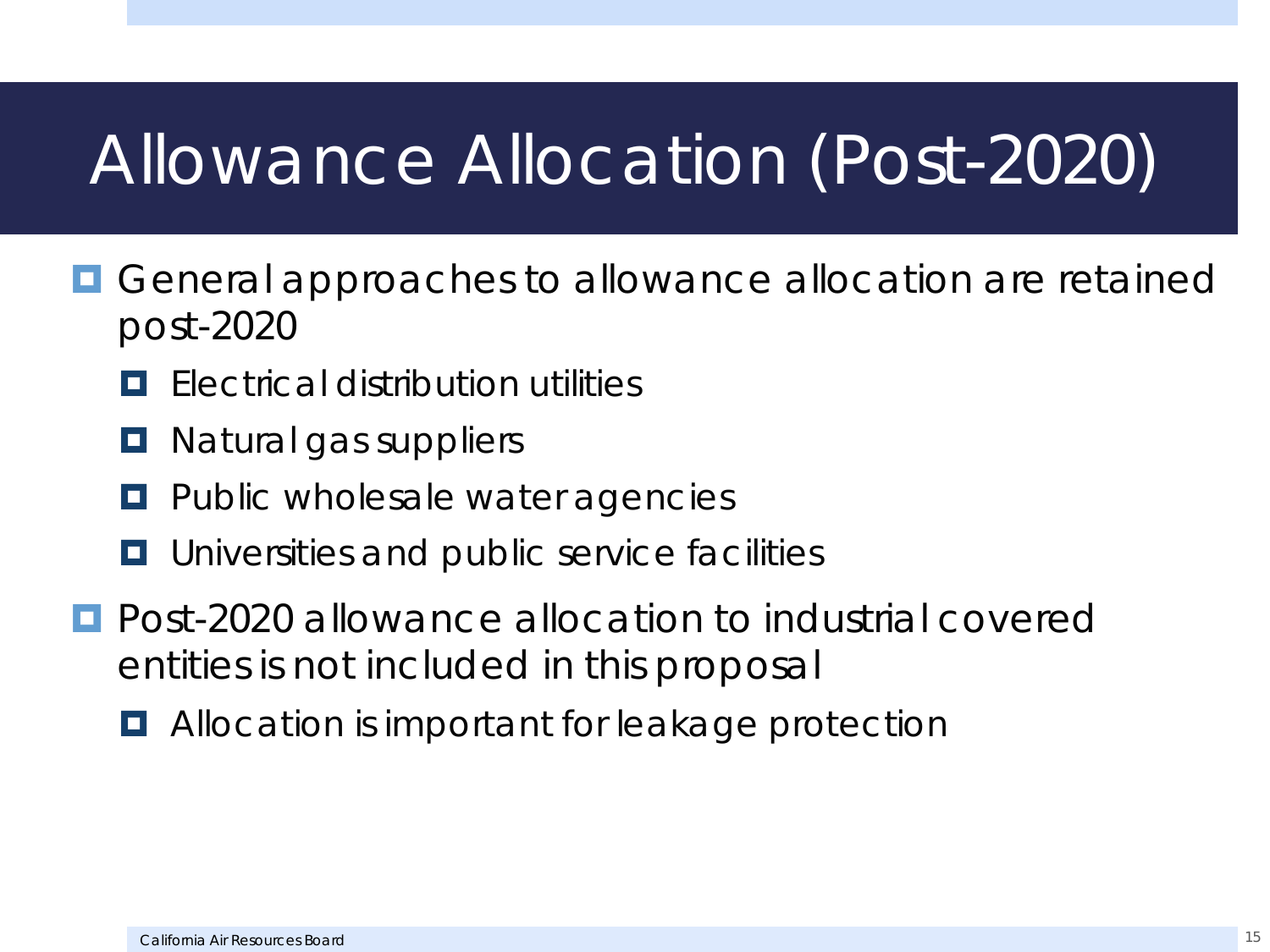## Allocation to Electric Utilities (Post-2020)

- **Post-2020 allocations to utilities are based on projected** Cap-and-Trade Program cost burden
	- **Relies on the RPS factor instead of the cap adjustment factor**
	- Acknowledges that some deliveries of RPS-eligible electricity incur a compliance obligation
	- Excludes allowances allocated directly to industrial covered entities served by that utility
- **O** Staff intends to evaluate requiring full consignment for all electrical distribution utilities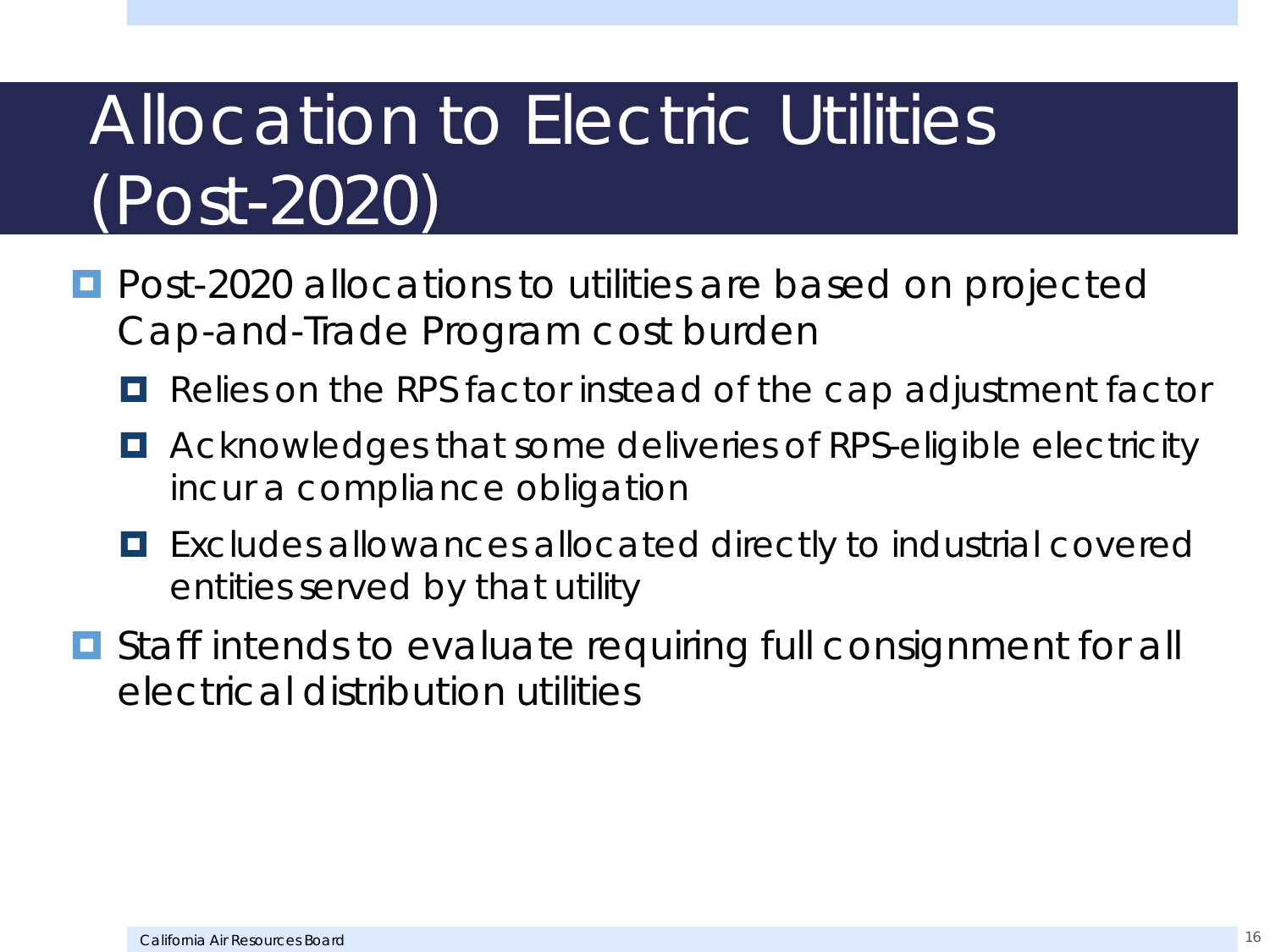## Allocation to Natural Gas Suppliers (Post-2020)

- **O** Continue to increase the minimum consignment percentage by five percent per year post-2020
	- 100% consignment would be achieved in 2030
	- $\blacksquare$  Increasing consignment incentivizes conservation
	- Increasing consignment more closely aligns natural gas supplier and electric utility allocation requirements
- **Exemption for cogeneration facilities that would not be** included in the Program "but for" their cogeneration of electricity and thermal output is extended through 2029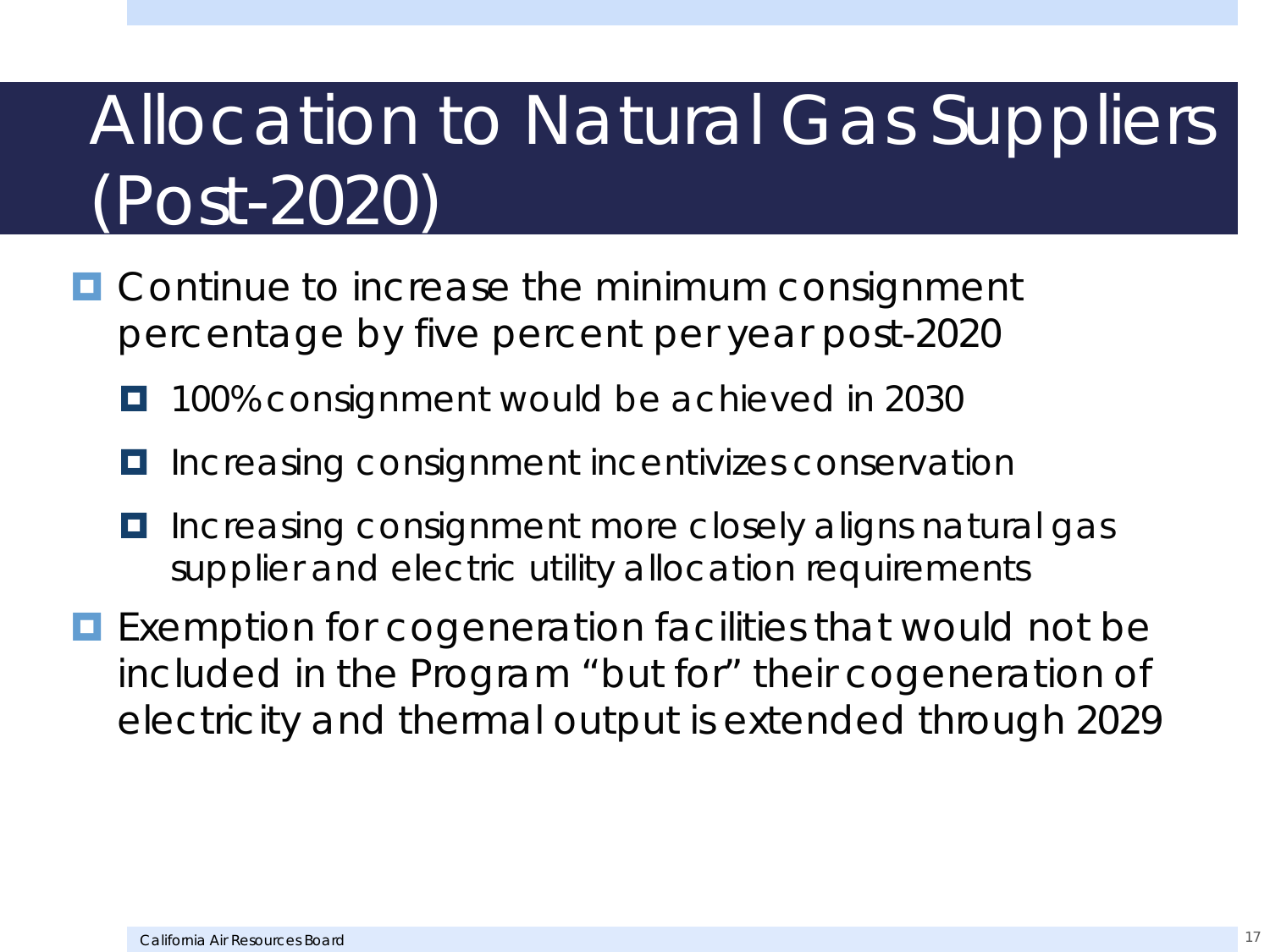#### Alternatives Evaluated

- **Facility Specific Requirements** require each facility/entity to reduce emissions annually with no trading
	- **Higher estimated cost**
	- **Harder to address leakage concerns**
	- $\Box$  Some facilities may need to cut output to meet targets; jobs/economic impacts
	- **D** Difficult to link with other jurisdictions
	- Increased air quality benefits as production is reduced instate
- **Carbon Tax** replace Cap-and-Trade with a carbon tax
	- Less certain to meet 2030 target because hard to set correct tax rate
	- Harder to address leakage concerns
	- D Difficult to link with other jurisdictions
	- Requires additional statutory authority

California Air Resources Board 18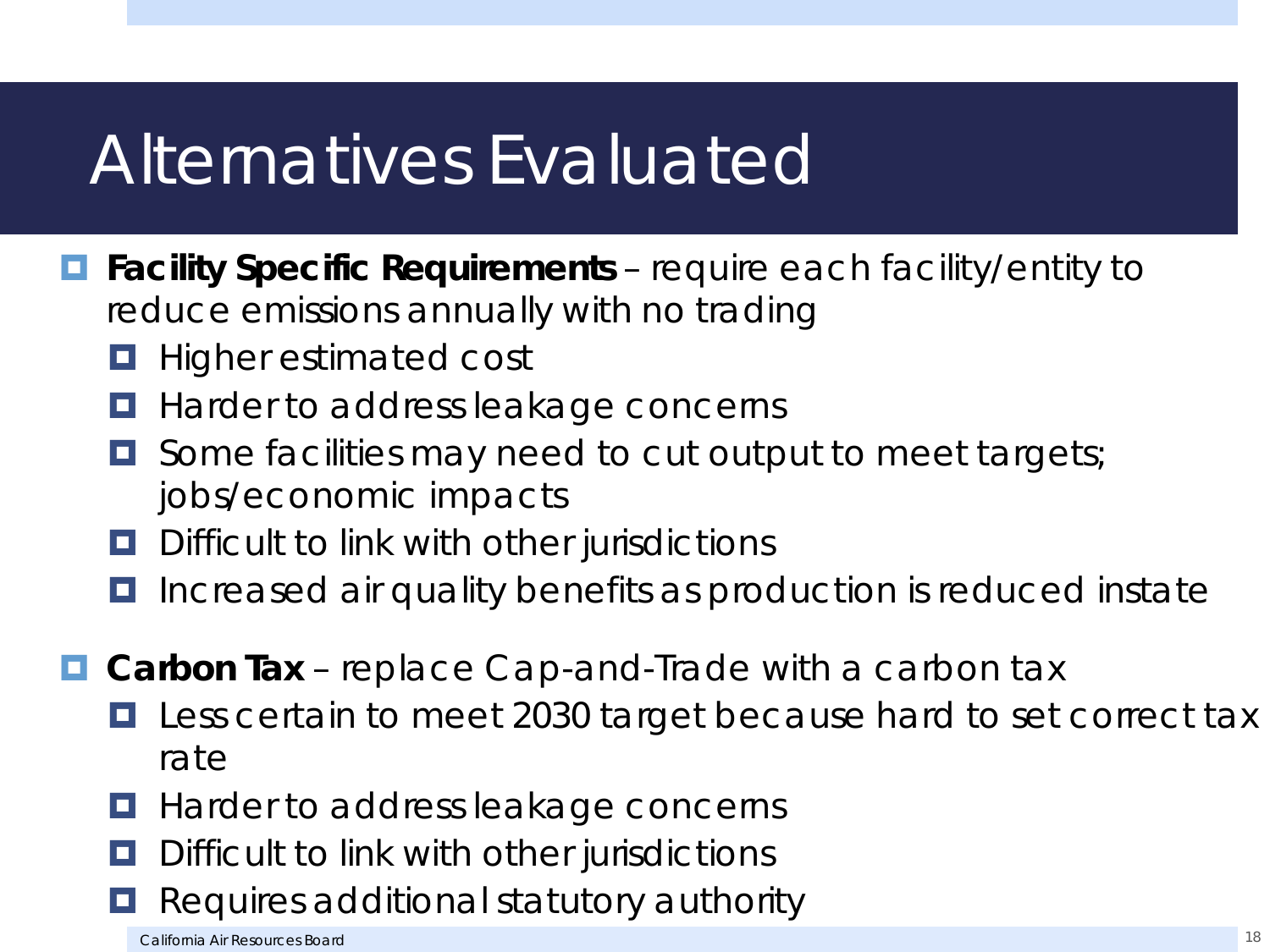#### Environmental Analysis (EA)

- **D** Draft Environmental Analysis (EA) completed
	- **D** Covers both the proposed Cap-and-Trade Regulation 2016 Amendments and the proposed Clean Power Plan Compliance Plan
	- **E** Environmental impacts were determined to be consistent with prior analyses conducted for the Program
- Released for public comment August 5, 2016 through September 19, 2016
- **D** ARB prepared the Final EA and written responses to comments received on the Draft EA
	- **Publicly released July 17, 2017**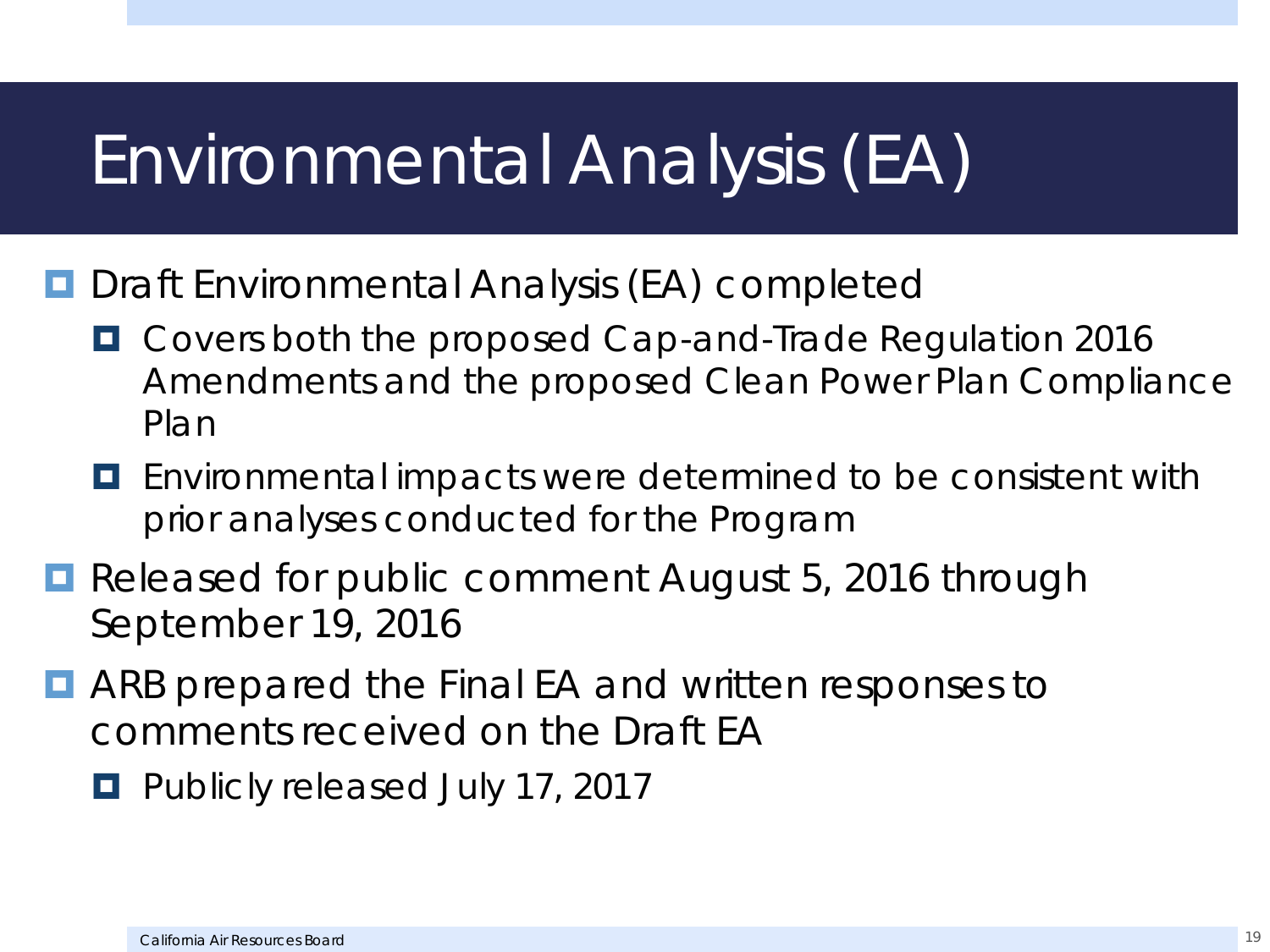#### Next Steps

- Report to Board this year on plans to implement AB 617
- Initiate a new rulemaking this year to develop amendments to conform to AB 398
	- **Public workshops**
	- **AB 398 requirements in effect for January 2021**
- AB 398 requires updated Scoping Plan by January 1, 2018
	- **Proposed Scoping Plan posted January 2017**
	- Summer/Fall 2017 update to reflect AB 398
	- $\Box$  Fall 2017 post updated draft plan and public workshop
	- December 2017 Final Board consideration